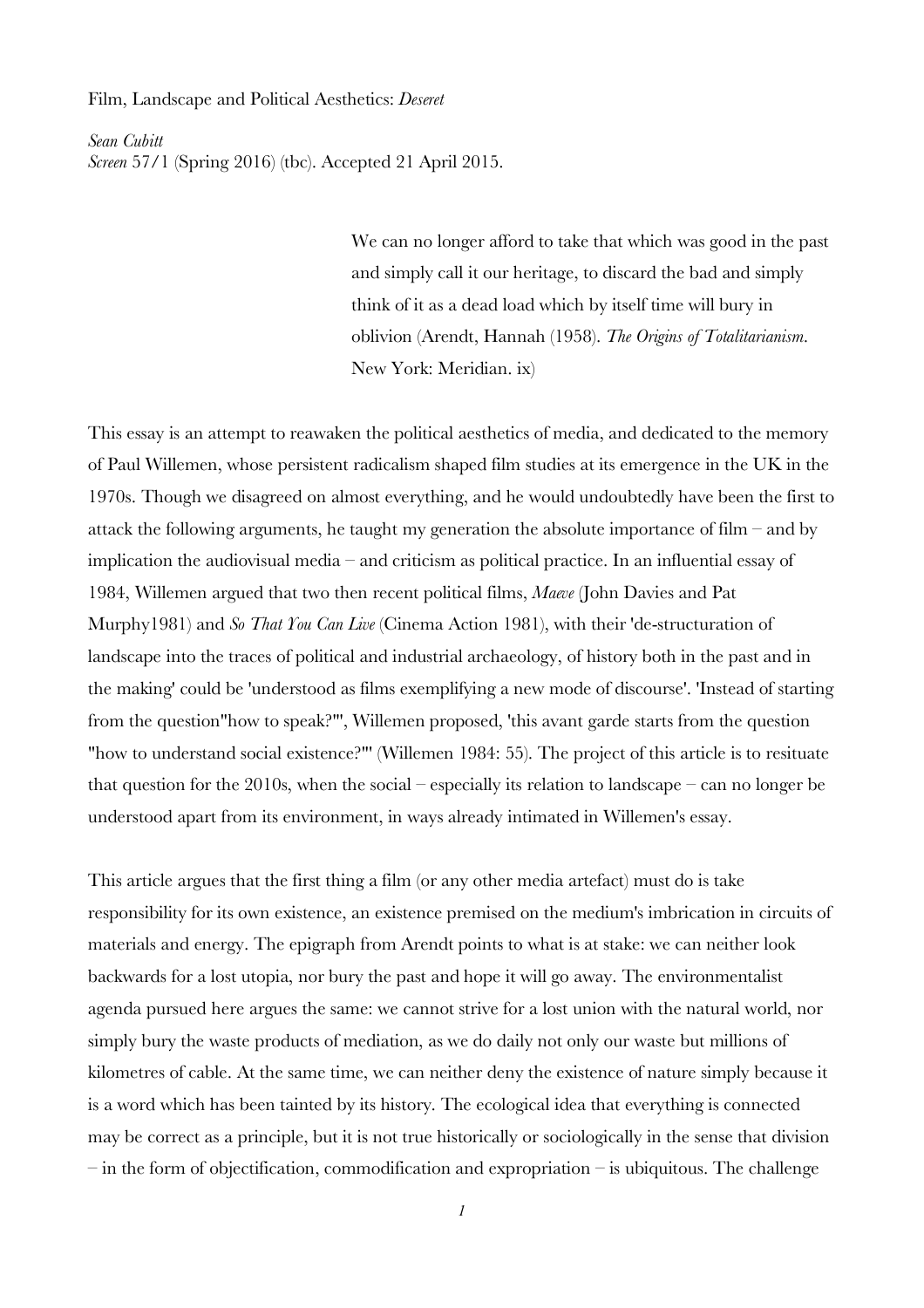for an ecologically-informed political aesthetics is then not simply to convey good ideas to those who need them. It involves tracing the political challenges of identifying the good, and analysing the relation it has with the means of conveying it, always the territory of political aesthetics, but now infused with the revaluation of values demanded by the conjuncture of austerity neo-liberalism with the Anthropocene.

Although ecocritical film studies have attracted increasing attention in recent years (see Ivakhiv 2011 and Rust and Monani 2013 for overviews) eco-political aesthetics is limited when it addresses only those media that are explicitly addressed to environmental issues. James Benning's 1995 film *Deseret* in many respects speaks to and from ecological concerns, eloquently picked out by Scott MacDonald (2001: 338-44), though far less than some of his later films, notably *13 Lakes* (2004; see MacDonald 2013). It figures here as exemplary because it raises those questions of form and its relation to communication and mediation that are most pressing for ecocritical film studies and most revealing for the project of a political aesthetics of cinema. *Deseret* is made up of static shots of landscapes across Utah, each timed to the duration of passages about Utah read by an actor from the pages of the New York Times between 1852 and 1992, the first half, covering the period to 1896 when Utah became a state (and cinema began) in black and white; the second half, in colour. As MacDonald says in his vivid description of the film, 'As the *Time*'s chronicling of environmental damage increases, our sense of the beauty of Benning's imagery evolves' (2001: 343). It is this tension between political urgency and the political functioning of beauty that makes the film a perfect laboratory to test theses about nature, beauty and their political roles.

*Deseret* is proof of Martin Warnke's (1994) argument that landscape – the shape of a hill or the line of a woodland's edge – have been written by history. And yet landscape is perversely no longer anchored in place, where place denotes inhabitance. As so often, this specifically modern condition was inaugurated in the colonies, most of all the settler colonies of North America, Southern Africa and Australia. Of the latter Germaine Greer (2013) notes that the ecological crisis of drought and habitat loss is a result of the settler's unwillingness to inhabit: always ready to exhaust the resources of a spot and move on. The settler imagination depopulates the land as resource or wilderness in order to exploit it. That imagination rebounded on the imagination of place in the metropolitan nations, where very rapidly geology, water and the sky itself would be sacrificed on the altar of profit. Today as at the beginning of cinema, mineral extraction, waste attendant on the manufacture and disposal of media products, and extracting and generating the energy to run our machinery all impact far more strongly on indigenous and colonised peoples than on the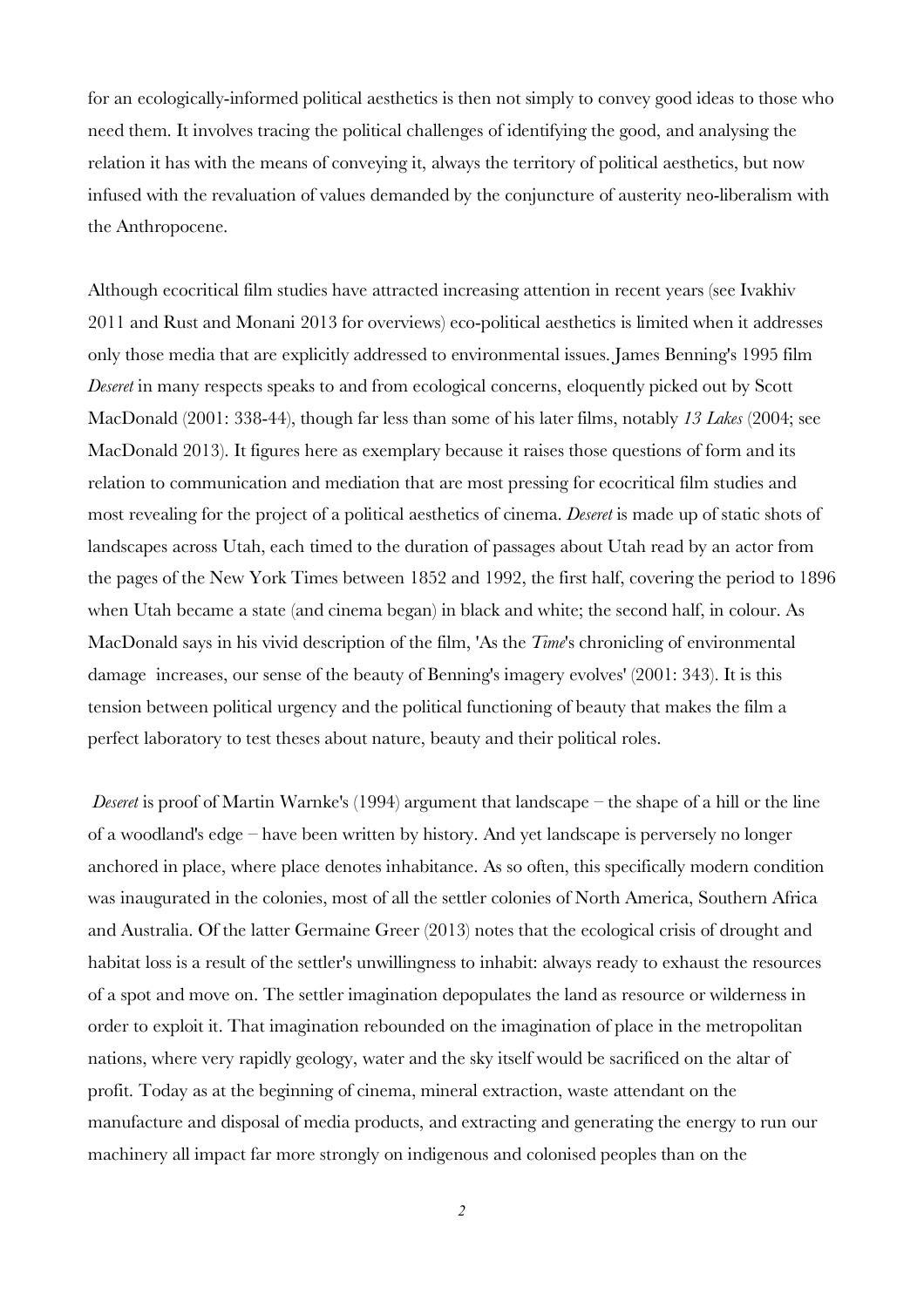metropolitan cities. Cinema is grounded in patterns of global exploitation it all too readily erases under the film as text.

Where landscape is a repository of inhabitations, representations of landscape are records of their annihilation. As representation, film can evoke habitation only by recording its erasure, and in that it is complicit in what it mourns. In what follows, the shade of Adorno's *Aesthetic Theory* (1997) serves as a tool for understanding how this contradiction might lead not to an impasse of complicity but towards a new understanding of film's capabilities. As a technology that both inscribes and erases history and nature, film is a privileged medium for the mediation of landscape, and therefore for a renewed political aesthetics.

Deseret's two sections, pre- and pst-1900, return over and over to stories about First Nations in the first and to radiation, both naturally occurring in uranium deposits and the result of nuclear testing, in the second. With the exception of several shots of Anasazi and Fremont petroglyphs, both Native Americans and radiation are invisible, to the extent that the rock-paintings are reduced to expressions of the landscape, or miniature landscape features, much as the abandoned farms and old road signs are. *Deseret* sets up an intimate dialectic between the landscape as reported and recorded on one side and the null subject of the locked-down camera on the other. Even on the rare instances (two by my count) where humans figure in the film, there is a deep melancholy in the exclusion of subject from land and from its truths, so far as those are voiced-over. The subject of *Deseret*, camera and viewer, fails the test of mastery. Indians and radioactivity escape it.

There is in the landscape of *Deseret* that for which we have no remedy: the unmournable dead, and the toxins we leave for the unmournable future. The fixed gaze of *Deseret* is melancholy because it takes onto itself the burden of shame for these disasters. As Freud described it, melancholia is an extreme form of reproaching the self, but its aetiology traces those self-reproaches back to 'reproaches against a loved object which have been shifted away from it on to the patient's own ego', while those reproaches themselves 'proceed from a mental constellation of revolt, which has then, by a certain process, passed over into the crushed state of melancholia' (Freud 1984: 257). In the first instance, the melancholy gaze on the landscape mourns its failure to master it. In a second moment, however, the work of mourning collapses as the film confronts the victims of that failure. As Mladek and Edmondson phrase it, the melancholic becomes 'a decompleted subject without mastery or agency, fully exposed and appropriated to the event' (2009: 227). The unerased memory of horror marks the landscape gaze, its fidelity to the lost and silenced, to those who died and those who have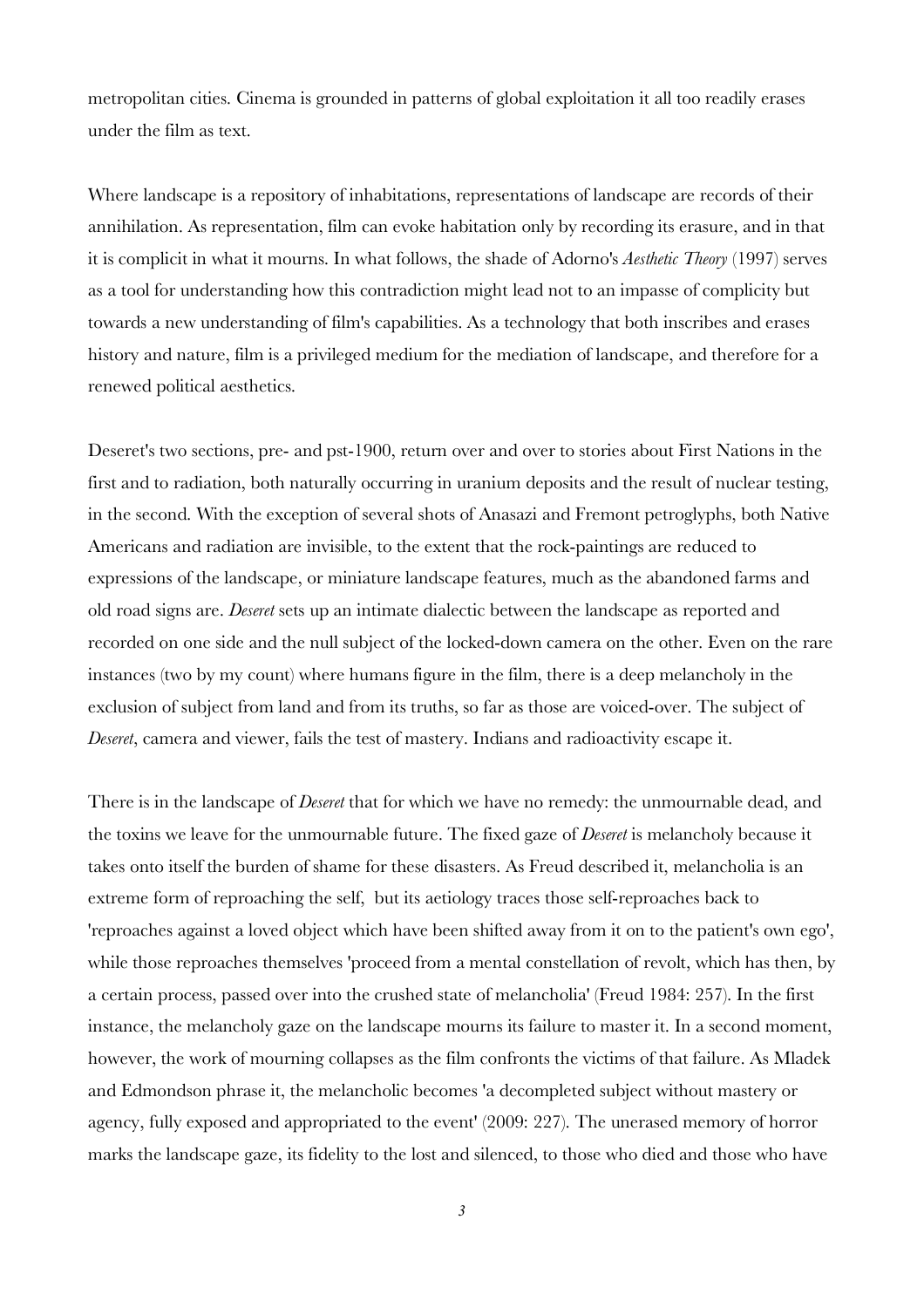never come to exist, actively undoing the self-identity of the self, placing its duty outside itself with the unmourned and excluded.

This melancholia is one of the well-springs of critique precisely because it does not mourn. It does not seek to apologise to or speak on behalf of the dead, because that would be to return them to a Symbolic order from which colonialism and genocide excluded them. Mourning would merely assuage the living without repaying that unpayable debt the living owe the dead. Nor is there anything of the Thoreau tradition that seeks return to a primal utopian pantheism (see Heise 2008), even though that might seem to be the theme of later Benning films like *13 Lakes*. Instead, the film invites us to take up the burden of shame. If the film allowed us to wallow in guilt, it would fail aesthetically; if it succeeds, it demands that we shoulder responsibility, but under conditions of a broken subjectivity. A landscape is evidence of the sacrificial violence on which we can in turn sacrifice our own happiness, but it also opens onto the realisation that the present need not be part of that immense piling of wreckage on wreckage that Benjamin's angel of history gazed at in horror (Benjamin 2003). For this to happen, we must take up the memory and the cause of those excluded from history and therefore from the present, where the present is defined as the one moment in which it is possible to act.

How then might the cinematic landscape become a terrain for action? Action is not optional: media already always act ecologically. Film, digital or analog, depends on geology: on minerals and on oil for energy and plastics, including celluloid. In this sense all cinema, even the least obviously engaged in environmental issues, is politically ecological. Thus Harvey (2003: 99-100) writes that 'Railways, roads, airports, port facilities, cable networks, fibre-optic systems, electricity grids, water and sewage systems, pipelines, etc., constitute "fixed capital embedded in the land"' adding 'that capital perpetually seeks to create a geographical landscape to facilitate its activities at one point in time only to have to destroy it and build a wholly different landscape at a later point in time' (101), a process which also includes establishing near-Earth orbits as an extension of planetary geography, an extension now integral to film and other electronic media distribution. In media ecology, taken literally rather than as metaphor, we can identify three processes: extracting raw materials and refining them; replacing mined ores with dross (including the waste of other materials brought in to aid the refining process); and migrating the refined product to another place where it is concentrated and, sooner or later, often buried as part of a new geology. The refining process mirrors the extraction of pharmaceuticals, often employed in impure form to facilitate mineral extraction, as coca was by Bolivian tin miners, but developed in hyper-refined product to entertain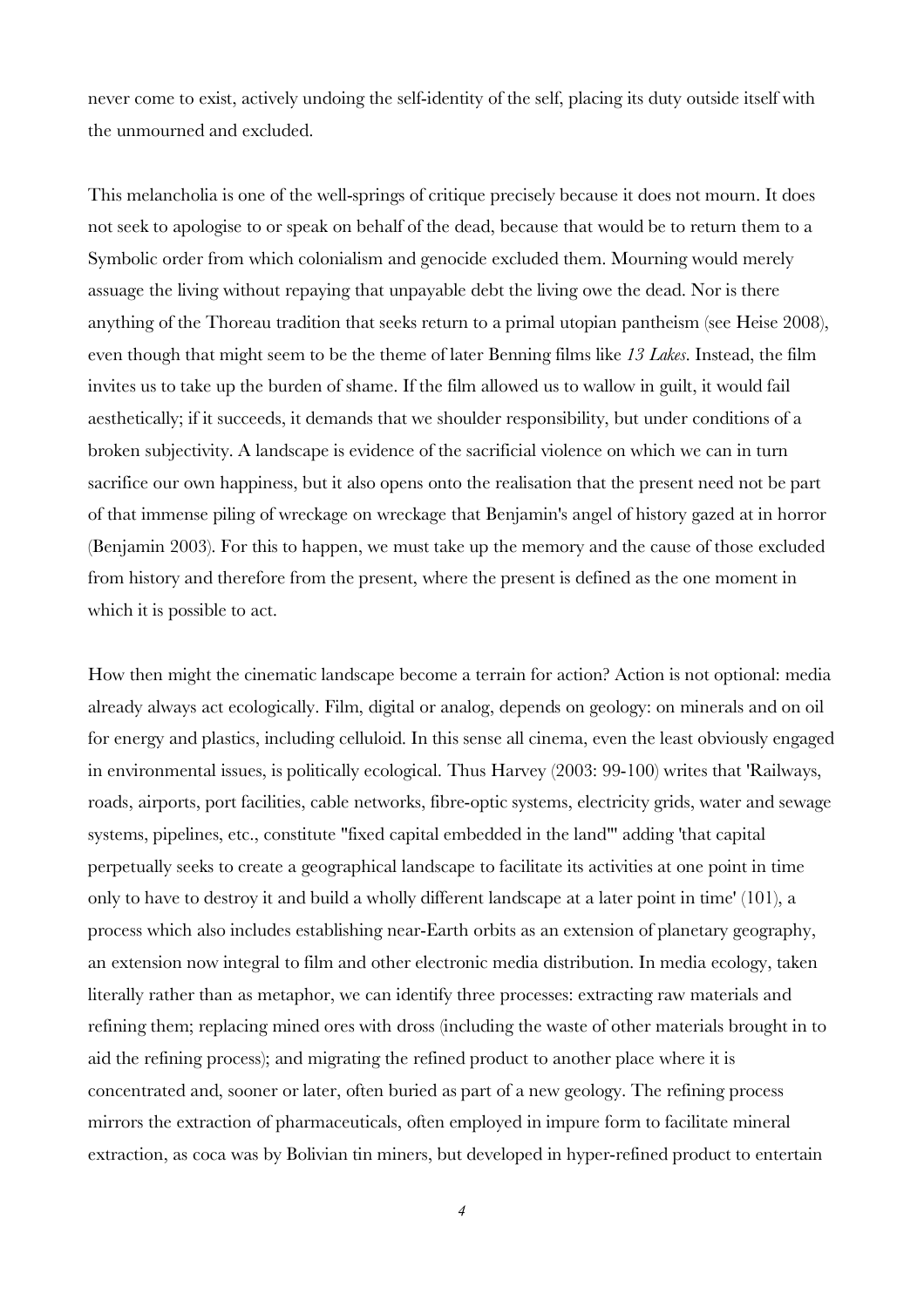the wealthy, and in newly weaponised forms to assault the poor. As with drugs, so with energy and metals. The last shots of the pre-1900 segment of *Deseret* shows a suburban street with parked cars beneath far-off mountains; the next sequence, dated May 30, 1900, shows several mines and a freight train laden with ore in the foreground, and a distant truck heading the opposite direction in the mid-ground, with snow-dusted hills behind them, evoking Gary Snyder's lines 'the train down in the city / was once a snowy hill' (Gary Snyder, *The Back Country*, 51). Harvey's creative destruction of landscape includes the intensification of selected features and their migration to other landscapes, borne by transport or media technologies which are themselves products of the land.

Film, whether analog or digital, is made of land, both what we can see in terms of buildings and equipment, and in terms of the geology we cannot see but whose formation is the structure of landscape. This is why self-consciously landscape genre films like Herzog's *Lessons of Darkness* (1992), those that push landscape into the background, like Renoir's *La Marseillaise* (1938), make it a character like Chen Kaige's *Yellow Earth* (1984) or raise it to mythic proportion like Ford's Cavalry Trilogy (*Fort Apache* 1948, *She Wore a Yellow Ribbon* 1949, *Rio Grande* 1950) each in their way, cynically or triumphantly, nostalgically or comically, recount the tragedy of capital's interference in the processes of inhabiting surfaces and geologies.

*Deseret* picks up on Harvey's insight into communications technologies, transport and media alike, as integral elements of the landscape. Far from deserted, his vistas are frequently populated by cars and trucks, telegraph and power lines, gas stations and other physical evidence of communications, such as the immense highways infrastructure built to defuse one of many crises of overaccumulation following Eisenhower's Federal-Aid Highway Act of 1956 (Lewis 1997). That massive expenditure, regarded as the world's biggest public works project, rested on the ideology of private freedom, embodied in the car. Film played its role in making visible and in the vanishing of the automobile. In *Deseret* we are confronted with the evidence that neither the road movie's presentation of the highway as figure of existential freedom nor Hollywood's assimilation of the car as magic carpet of volition, whisking protagonists instantly from scene to scene under the invisible cloak of editing, are defensible.

The poles of visibility and invisibility of the oil-based economy of Hollywood freedom provoke an analogy with the political analysis of cinema. Comolli and Narboni's (1971) categories of political film are remarkable in hindsight for not addressing the environmental impact of cinema technology, even as they pointed forward to analysis of its capitalist structuration in apparatus theory. Indeed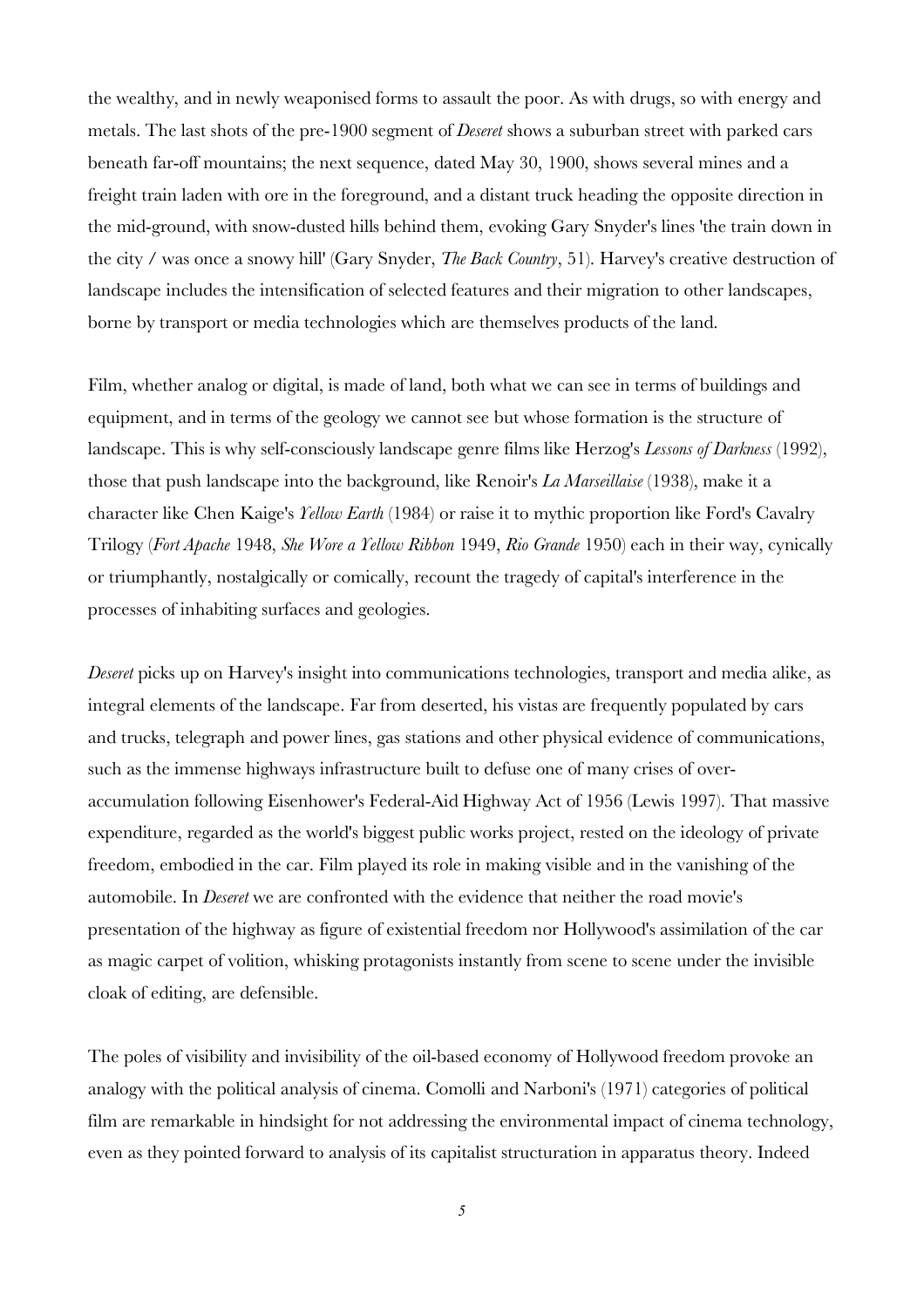they failed to notice the materiality of media as integral to their aesthetics and politics. Nonetheless they do point us towards a key concept of political aesthetics: that it is precisely those films which are ostensibly least engaged in politics that most require political analysis. It is not, or not only, 'ecocinema' that requires interpretation but those films that assume and ignore their own environmental deficits. As feminism declined to draw the line at representations of women and women's roles in industry but advanced by pointing to their absence, eco-critique has to go beyond depictions of environmental themes to unpick the ecological assumptions operating beneath the obvious surface of the text, even as it enquires into the material substrates that produce that surface.

Critique founded on the ecological principle of the interconnectedness of everything is by that token necessarily and permanently incomplete. But that very incompletion demands that we rethink the premises of much of our aesthetics, most notably the autonomy of the artwork and what we can hope to understand of its freedom. As Freud remarked of the work of mourning, when it is complete, 'the ego becomes free and uninhibited again' (1984: 253). But if, as argued above in relation to *Deseret*, that work is aesthetically and politically refused, we have two options: one identified by Freud as clinical melancholia, an inhibited withdrawal from the world (a permutation of which is familiar from the Thoreau tradition); or on the other grasping in melancholy our unfreedom as political form.

Because *Deseret* might be apprehended as straddling these positions, while in its formal procedures establishing its aesthetic distance from its own content, it is worth placing it against the towering statement of the concepts of aesthetic autonomy and freedom, and the most melancholy, Adorno's *Aesthetic Theory*. Though Mckenzie Wark has mounted a significant attack on the irrelevance of critique to the demands of the Anthropocene (Wark 2015), Adorno's thought has been increasingly influential among environmentalist thinkers in recent years (Beck 1995, Biro 2011, Cook 2011, Luke 1997, Morton 2007, Nelson 2011), perhaps precisely because, in advance of the scientific evidence, Adorno had intuited the intellectual construction of 'nature' and its simultaneous material destruction as intrinsic to the emergence of Enlightenment, modernity and capital. Wark's vitriol is reserved for the kind of social constructivist theories also pilloried by Meillassoux and objectoriented philosophy that cannot explain, in Meillassoux's famous example, the 'arche-fossil' whose existence predates and confounds the argument that everything is constructed by human invention. Rather than argue for Adorno's exemption from these strictures, the following pages concern what use his proritisation of aesthetics might have for environmentally informed media studies.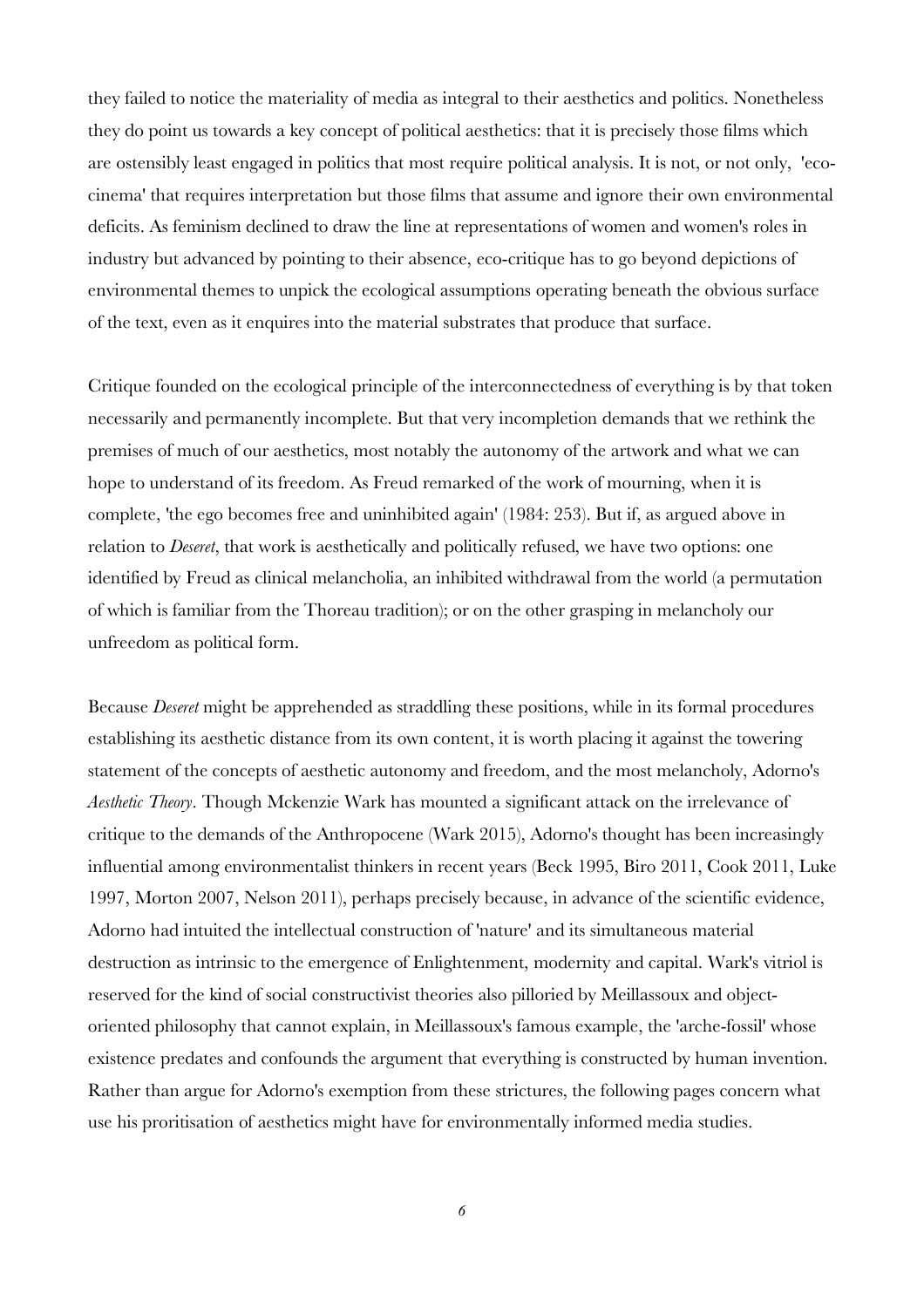The section of the *Aesthetic Theory* (hereafter AT) headed 'Natural Beauty' (AT 61-78) is grounded in Kant's belief that human freedom liberates itself from the realm of natural necessity (the laws of physics and the contingency of natural events driven by them). Adorno characterises nature as 'what is not made' (AT 62), and distinguishes it from natural beauty, which is the way nature appears, how it presents itself to us, a distinction which *Deseret* makes every time it intersperses shots accompanied by sync ambient sounds with others juxtaposed with voiceovers. Even when repressed in aesthetic philosophy after Kant and subordinated to artificial reconciliation in art, natural beauty remains the essential complement, Adorno argues, of artificial beauty, both as the model of unmediated beauty and as the antithesis of art's forms and techniques, echoed in the simultaneously self-conscious artifice of the locked-off camera and its subordination of viewing to the landscapes portrayed. The post-Kantian assertion of human freedom and dignity, the core of post-Romantic art, brought about 'a desiccation of everything not totally ruled by the subject' (AT 62). At the same time, the constant return to nature in artworks is driven by the poverty of 'the subject thrown back on himself in a mangled and administered world' (AT 63). Appreciation of natural beauty is then historical: only when a society abandons agriculture as its central experience of organic life does 'nature' appear as an object of contemplation rather than of action.

This disinterested interest in nature is in the first instance indistinguishable from the disinterested quality of art in Kant. Art can only respect nature by giving it form, which is to betray it by remaking it *for* the subject, a process in which, no longer an object of action, natural beauty becomes an object of expression, in both of which cases it exists not for itself but as raw material. The preartistic experience of natural beauty recalls a world without domination but also that contingency out of which humanity had to dig itself in order to become free, and therefore capable of making a free world. Freeing itself from myth, the amorphous condition of humanity under natural law, art has the task of rescuing socially-constructed nature from its own contingency, its lack of freedom from its own laws. This cannot mean representing nature because natural beauty is already a presentation, an image, even a caricature of itself (AT 67) and 'a deceptive phantasm' (AT 68), which in turn is a result of the social formation of 'nature'. At best, nature functions as an allegory for what lies beyond the commodity relation. If anything more is ascribed to it, most of all anything like reconciliation, nature is instantly degraded to a cloak for the lie of immediacy.

At its best, in turn, art seeks to emulate a particular poignancy of natural beauty, understood as 'suspended history, a moment of becoming at a standstill' (AT 71): its ephemerality, its emergent indeterminacy, its contingency. Natural beauty as mediated in art is then 'the trace of the non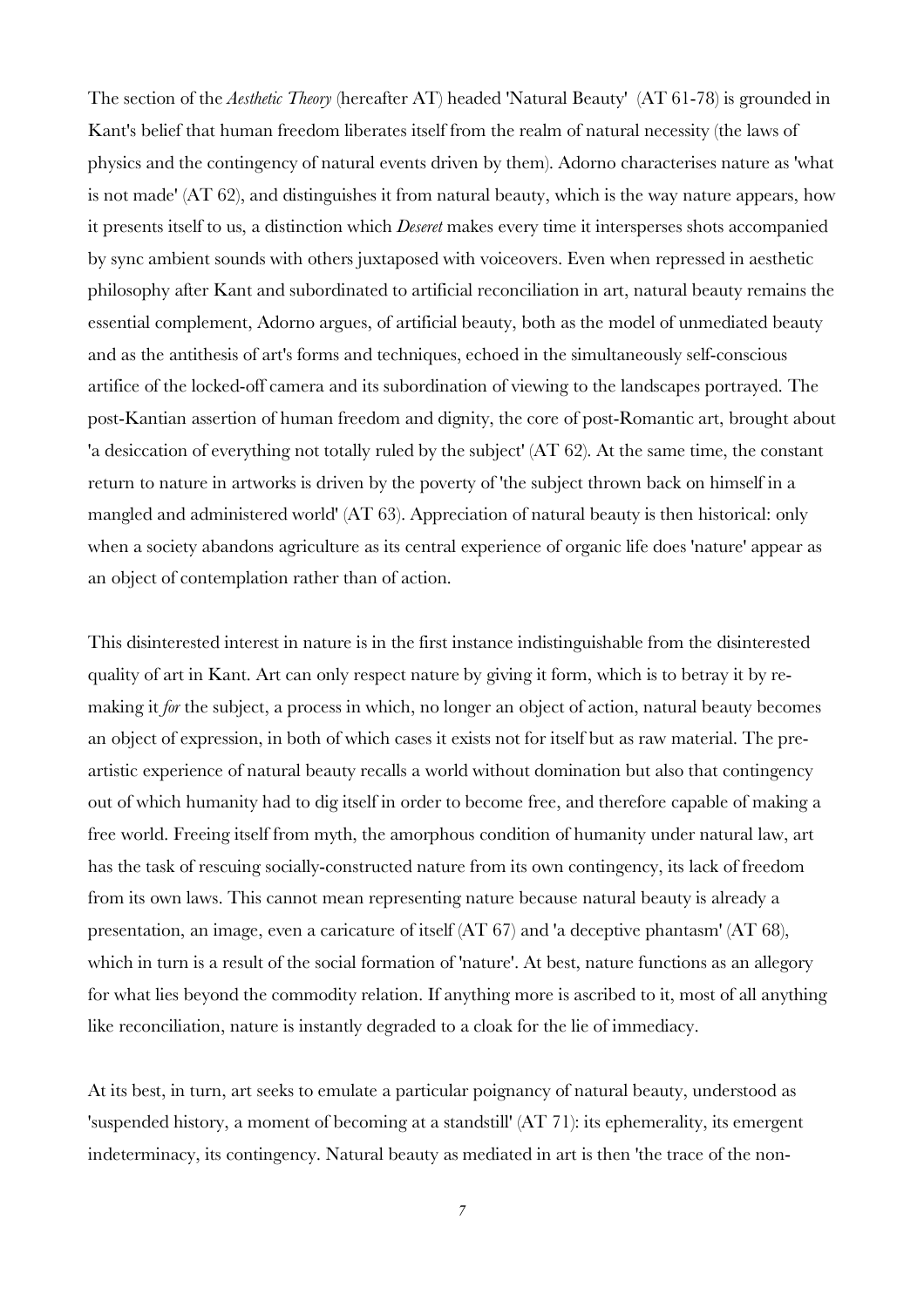identical in things under the spell of universal identity' (AT 73). Consciousness of natural beauty, like art, is in opposition to natural beauty, but only on the condition that both mediate one another. Aesthetic objectivity – the self-fulfilling mastery of form which separates art from instrumental domination – mirrors nature's being-in-itself, in both instances articulating, in their aporias and failures to exist or achieve identity, that which is not-yet. 'Art attempts to imitate an expression that would not be interpolated human expression' he concludes, while 'Mediate nature, the truth content of art, takes shape, immediately, as the opposite of nature' (AT 78). The essence of natural beauty is that it is not an expression, while art tries to express it. This impossibility hinges on the ephemerality of natural beauty, an ephemerality which art must embrace but which contradicts art's mission to make durable.

Adorno's description of the mimesis of natural beauty in landscape art as 'the trace of the nonidentical in things under the spell of universal identity' (AT 73) catches the paradox of *Deseret*: its struggle to identify the uniqueness of each shot within the universality of the standard film frame moving at a standard 24 fps. But if landscape is, in Adorno's version, 'the expression of history that is compelling, aesthetically, because it is etched by the real suffering of the past' (AT 64) then art is only true to it 'where it makes landscape present in the expression of its own negativity' (AT 67-8). Yet it is one role of art to anticipate a being-in-itself that does not yet exist, so that we must conclude not only that the exclusion of nature from the human is purely ideological, but that the negativity of landscape is to be reconciled in a future which its adumbration in art also points towards. Historically subjugated, landscape in this sense seeks its redemption in an art of which it is the truth but which betrays it at every turn. We can only sentimentalise, imagining a pantheistic integration, or invent nostalgia for an impossible return to the formless state of nature, or emulate natural beauty's own intrinsic instability: its bifurcation of being and appearing, its scarring by the historical process that gave it birth, and its failure to exist.

*Deseret*'s melancholy is premised on just such non-identity, marked in the difference between the texts and images, and therefore also in the moments when they seem to coincide, since those moments appear as arbitrary as the moments of non-coincidence. The space between the voice of actor Fred Gardner reading from the *New York Times* and the location sound; and most of all the anonymity of the static camerawork mark the lack of what Gaudreault and Jost (1999) would call a 'filmic meganarrator'. Yet the absent subject of *Deseret*, which structural film analysis would place on the side of the spectator, also fails to emerge. We confront the amorphousness not of primal nature and myth but of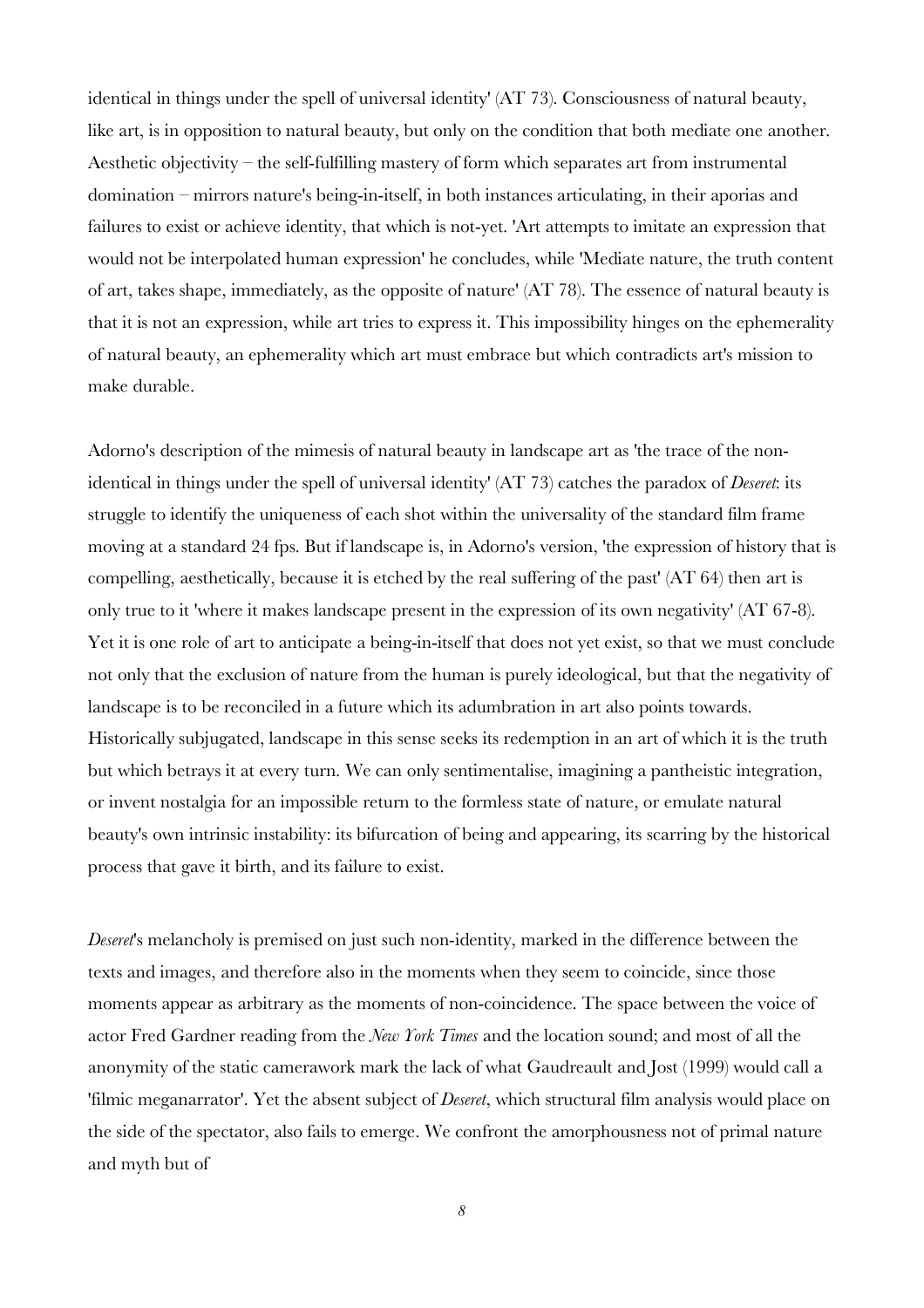history as a process without subject, that the dialectic at work in history is not the work of any Subject whatsoever, whether Absolute (God) or merely human, but that the origin of history is always already thrust back before history, and therefore that there is neither a philosophical origin nor a philosophical subject to History. Now what matters to us here is that Nature itself is not, in Hegel's eyes, its own origin; it is itself the result of a process of alienation which does not begin with it: i.e. of a process whose origin is elsewhere (Althusser 1971).

Thus too here. The film is a process of alienation and subsumption: *Deseret* tells itself from two incompatible positions, sound and image; it draws together two incompatible processes, organic and artefactual; and its subject is the failure of the land to rid itself of history or history of the land. At the same time as it loses the mega-narrator, it constructs a formal system of locked-off shots whose duration is controlled by extraneous features (the length of grammatical units in the voice-over) which in its own way establishes both formal unity and at least an attempt to control the flux of every individual shot and bring it within the aesthetic order of the whole. Either these contradictions are reconciled in the contemplation of a necessarily omniscient spectator, or the film is without a subject. The first produces the irreducibly partial position of a subject who considers himself to be the centre of the universe, a subject, however, who sacrifices the right to speak for the universe by distinguishing itself from it, the perennial contradiction of the colonist. The second, contemplation without a subject, would be the condition of an artwork undertaken under the aegis of ecological perception, for which there is no perspective, no position from which the whole makes perfect sense, and which thus either dissolves into mythic immersion, as Adorno feared, or, and this is the political avenue which opens from it, recognizes in its ecological intrication that it is no longer non-identical but necessarily distributed and therefore plural. It is this dialectic that both Adorno and Benning miss, the one in his account of natural beauty, the other in his of environmental predation.

Although generally scathing about film, and especially montage, Adorno argues in a later passage of the *Aesthetic Theory* that 'Oppressed nature expresses itself more purely in works criticised as artificial, which with regard to the level of the technical forces of production, go to the extreme, than it does in circumspect works whose *parti pris* for nature is as allied with the real domination of nature as is the nature lover with the hunt' (AT 208-9). As advanced technological medium, film is engaged in the oppression of nature as directly as any other technological industry, and this goes for films made outside the studio system but nonetheless with tools – cameras, batteries, celluloid – that are intrinsically industrial. The relation between landscape and film must embrace celluloid's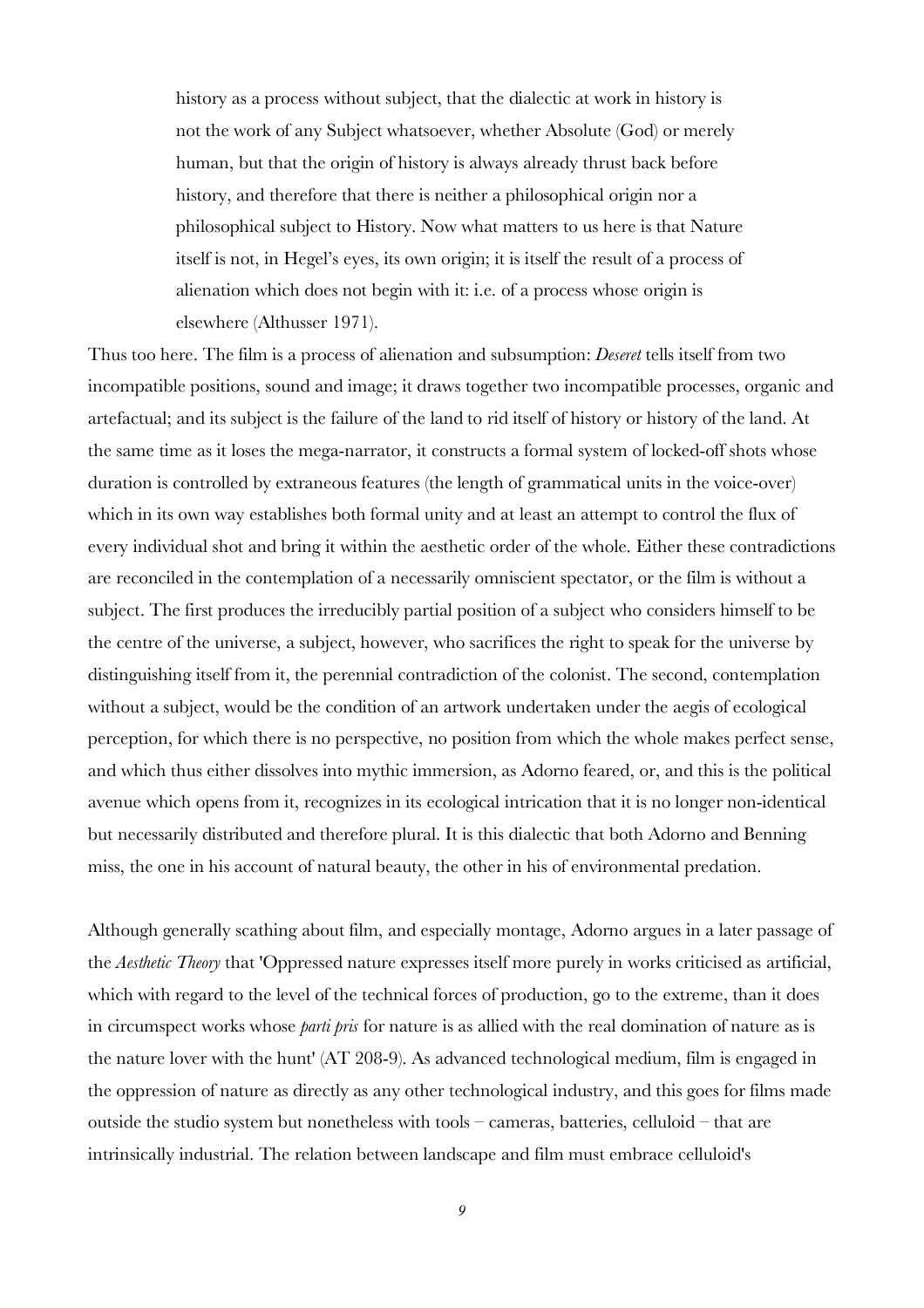dependence on an organic chemistry derived from petroleum (whence Gulf + Western's involvement in Paramount 1966-1989); while analogue photosensitive chemistry is based on silver, especially from the Andean mines where the Spanish developed so many of the formative techniques of colonialism (Robins 2011). It must also embrace the media of distribution, equally integral to film culture, and the environmental impacts of the electronic media on which we now typically receive and view audiovisual media. To undertake interpretation of the cinema-landscape relation, we have therefore to re-define our understanding of the index. Indexicality no longer concerns just what we can see *through* film, but the film itself, not as immaterial surface but as material apparatus in which appear not just sprocket holes but the complex and nefarious extraction of materials and labour at the expense of landscape and its indigenous inhabitants, their redistribution across the planet and above it, and their return through circuits either of economy or environment, recycling or dumping. The fact that Utah provides neither silver nor oil only emphasises the ideological construction of the landscape as object, the export and concentration of geology, and the concentration and export of natural beauty in *Deseret*.

There are shots in Benning's film where the camera is either not securely locked or handheld, rocking so that we have the sense that there is a person in the film. That inference however merely instantiates a universal already in operation as a function of the lenses used throughout, the function of perspective, which presumes a universal subject<sup>1</sup>. It is through the vanishing point constituted by this universal subject that the landscape passes, the appearance disappearing in order to generate, on this side of the screen, its becoming-landscape. In its passage through the vanishing point, it takes with it the apparatus of observation and representation, and with them the whole imbroglio of industrially exhumed and refined materials. The silence with which the respectful appreciation of nature is conducted in the inter-segment shots in *Deseret* respects 'the disinclination to talk about' natural beauty which in Adorno's account 'is strongest where love of it survives' (AT 69) while also remaining silent about the artifice by which it is captured and communicated. Neither Adorno nor Benning reach here for the sublime, the wordless rapture of confrontation with awe in the face of natural beauty, yet these passages share with the sublime not only the asocial repression of language but also its denial of history, the natural history of vulcanism and glaciation as much as the unnatural history of agriculture, mining and middens. The film saves itself from the rapture of the sublime by embracing the grammar of form, which presents itself as rigorous, if not structuralist, but

 $\overline{a}$ 

<sup>&</sup>lt;sup>1</sup> The problem might be illuminated by reflecting on the purportedly universal subject of human rights who turns out only to have the rights of the citizen to the extent that her country adopts the UN Universal Declaration (Hunt 2008). Far from universally valid, this subject is only the subject of public administration, and therefore not of the political considered as emancipatory.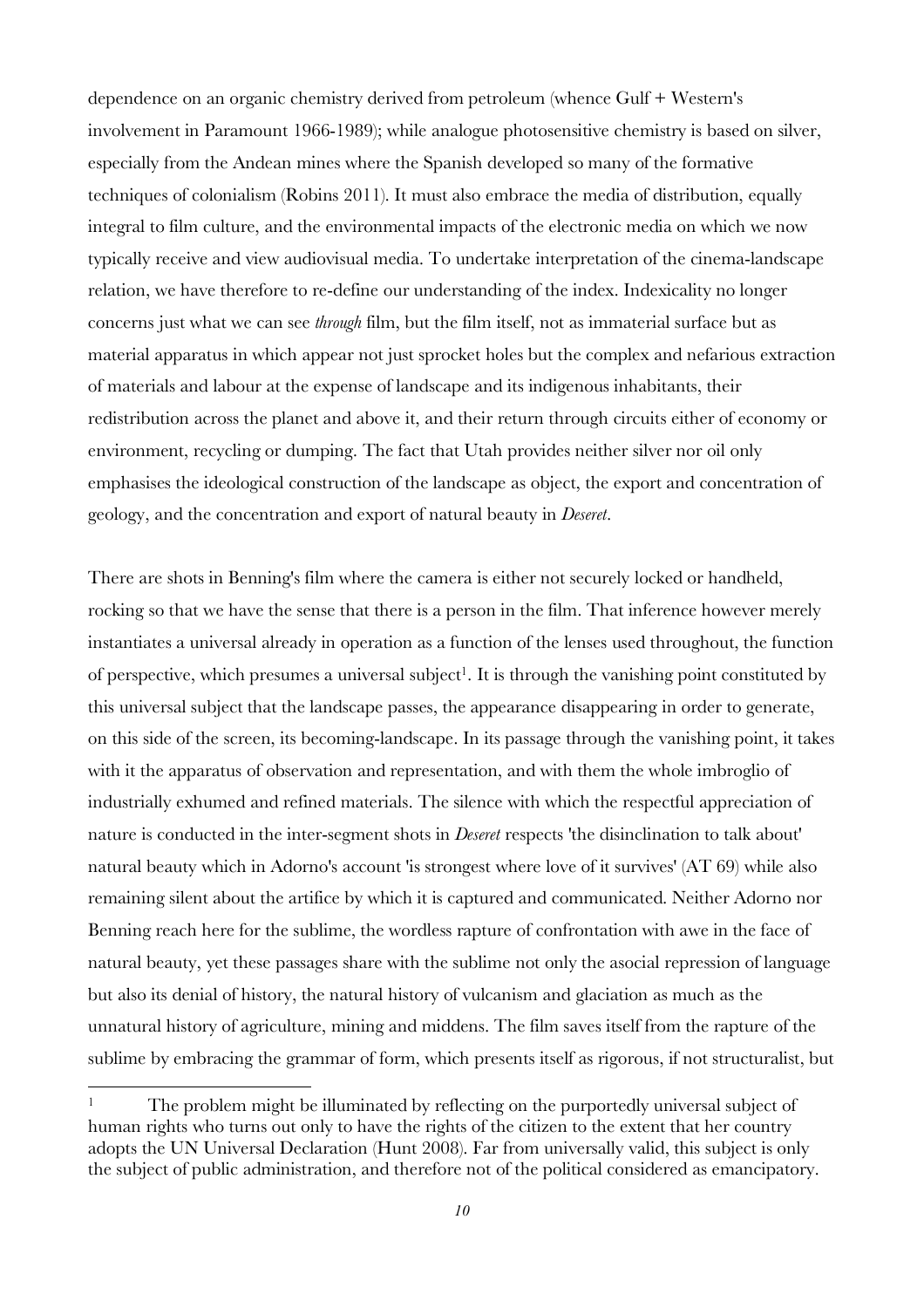in doing so veils another formalism, the material form imposed by the apparatus. By distinguishing itself from what it shows by avowing its own structure, the film disguises the operation of perspective as construction of a universal subject, even as it critiques that subject in the form of the ironically neutral voice of East Coast journalism.

This problematic mediation of subjectivity throws opens three questions: Can film communicate natural beauty? How can natural beauty form a subject capable of action? And if it cannot, and instead produces the melancholy subject, is that subject incapable of truly decompleted subjectivity if it is produced not from non-identity but from vanishing, and therefore by being distinguished from the world? The answer to the first of these intuitively must be 'yes': at the close of the segment of *Deseret* for May 1, 1857, after a particularly lurid account of a killing, we cut to a long shot of a mesa seen from across a placid lake, a wall of rock that seems to boast its capacity to endure even such scenes as that we have just heard described. But to the extent that its endurance appears *for* us to express such a thing, it becomes a communication, it positions the natural feature as interlocutor. When nature's appearance as natural beauty vanishes into expression, a mediation that converts it into message, communication produces a subject capable of receiving the message rather than the referent, a subject therefore divorced from the alienated nature that constitutes the truth of the message. This subject, constituted from vanishing rather than non-identity, experiences itself as the decompletion of the receiver's certain status in communication, and to this extent is no longer the subject of communication but of mediation. If by mediation we understand the ecological principle of interconnection, we remove the problem of 'decompletion', since there is no complete subject distinct from the world to lose its completeness. This however describes the primal pantheist mediation of everything by everything, not the fallen state of the world in which the separation, hypostasis and domination of nature is the model for the division of sender and receiver and the dominance of the former over the latter. When however non-identity appears as a quality not only of nature but of the circuit of its representations including the mediation of spectatorship, we have left the sphere of myth and entered that of history, a history pointing beyond the autonomous artwork, and thus beyond human freedom.

The work of reason through which Kantian subjectivity gained its freedom from the contingency of natural laws may not however be simply wasted effort, nor merely ideological illusion. As Adorno argues, natural beauty 'is better known through unconscious apperception', but then, 'If nature can in a sense only be seen blindly, the aesthetic imperatives of unconscious apperception and remembrance are at the same time archaic vestiges incompatible with the increasing maturation of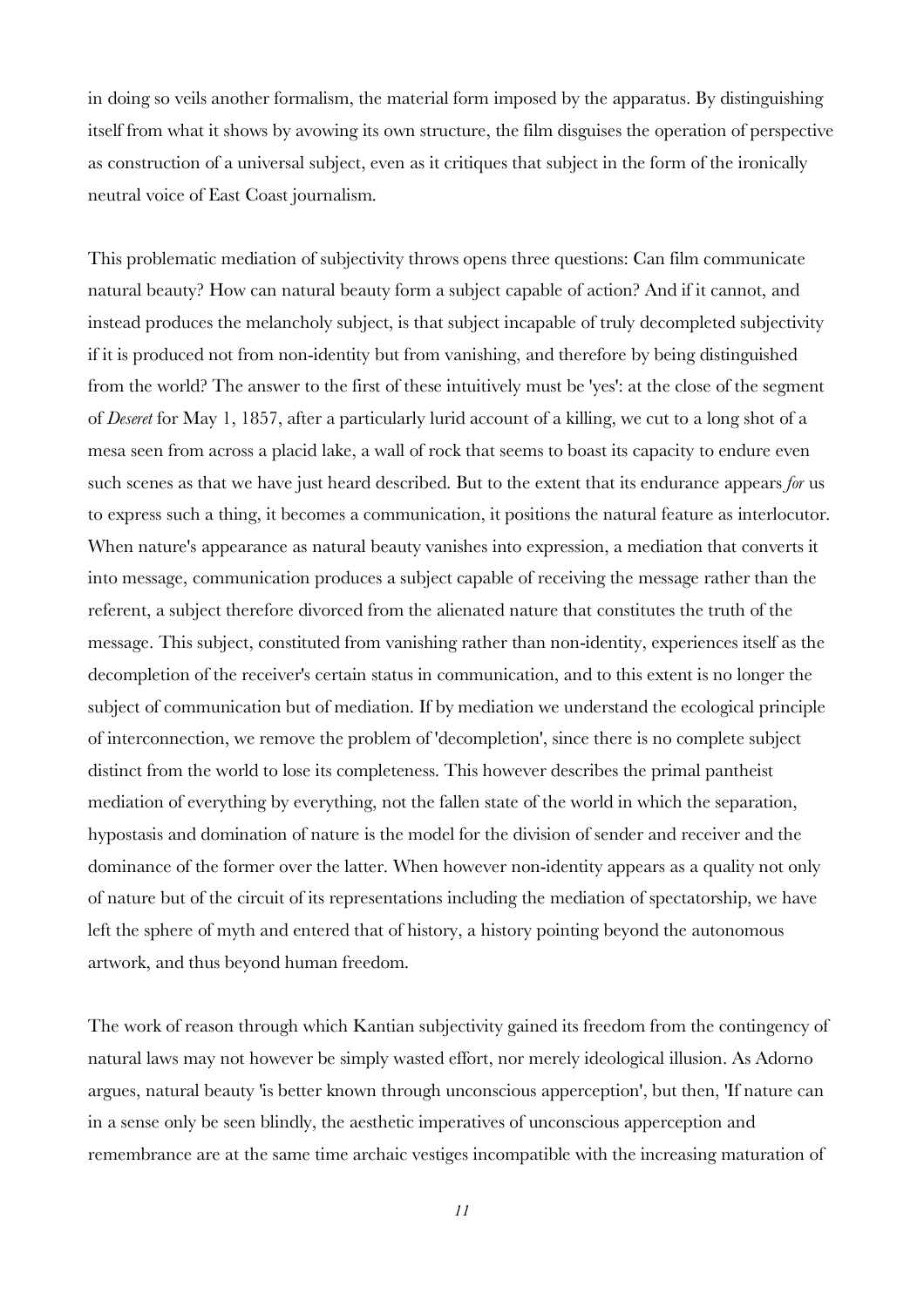reason' (AT 69). From this Adorno derives the thesis that the child's unconscious appreciation of nature is essential to later analytical, conscious aesthetic experience, but only on condition that it is abandoned as ideological. The contradiction, as he notes, is ineluctable. The rational adult's aesthetic experience arrives at the same place as the child's unconscious appreciation of beauty, but cleansed by the reason which separates the human from the natural. If so, then what is the point, from the perspective of aesthetic reason, of the detour through rationality?

It is firstly that the process of liberation from nature is never complete: this is the centre of Freud's account of the drives, socialised but yet operating according to biological imperatives. In the case of *Deseret*, the construction of a universal subject is an intrinsically incomplete project, not because its incompletion is inscribed in the film as text, but because the presence of the film as material stands as both a screen separating the viewer from the viewed, and as material evidence that the two have never been separated except in the deracination of the commodity form. Marx was the first to point out the fetish character of the commodity that stands in for and masks the underlying social relations congealed in the object of exchange. What eco-criticism adds is the assertion that the commodity also and equally stands in for and conceals congealed relations between human and natural worlds which, however, as in the purely economic sense, it works to sever one from the other. Moreover, because film shares in the structure of the commodity-based society that gave it birth and sustains it (Beller 2006), it too partakes in the process of congealing and concealing environmental mediation. At the same time however it is important to go back to Adorno's surmise that the most technologically advanced arts are the ones that, precisely because they stand at the greatest distance from and have difficulty in retracing nature's non-identity, have the greatest opportunity to do so. If nature's being-in-itself, even as a memory or a portent of being-in-itself, is intrinsically incommunicable, the relation that technical arts can have with it is not to reproduce its appearing (as natural beauty) but to mediate what cannot be communicated. The commodity form is certainly contradictory, but it is not by that token non-identical. The technical arts are similarly internally contradictory but they are also potently non-identical.

We can trace this feature in three successive sequences from *Deseret*, the entries for November 19, 1915, February13, 1917, and May 2, 1920, speak directly of clearances: the first, on the occasion of the execution of IWW leader Joe Hill, of driving out 'outlaws', a segment that concludes with a gated grave; the second of the exclusion, exploitation and eventual departure of a group of Hawai'ian Mormons, concluding on a shot of a hillside bisected by two rows of some kind of barrier; and the third a mass slaughter of predators in whose final shot we see a dead wolf by a gated track.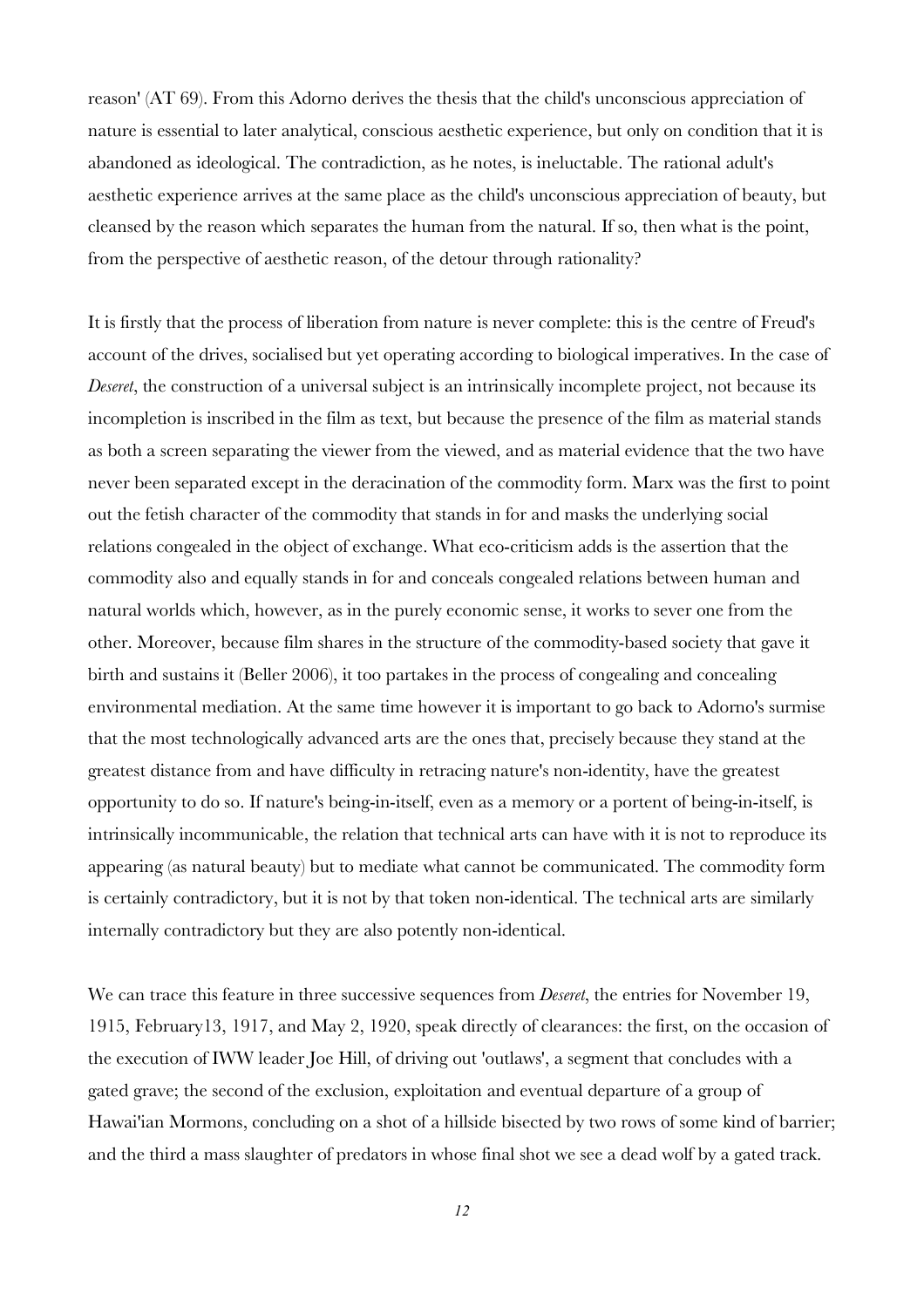The oscillation between territorialised places and open range in these segments is spoken in what appears increasingly, on multiple viewings, as an imprecise but discernibly allegorical audiovisual phrase when the words 'Early in its history . . . ' are accompanied by a shot-up sign warning of a winding road ahead. Like the dead coyote, the imbrication of word and image seems contrived, too literal2. Yet it is in such moments of extreme artificiality 'with regard to the level of the technical forces of production' that the non-identity of the audiovisual moving image makes itself explicit. The word 'image' itself points to a lack in being, and has since Plato: the image refers to what it is an image of, and to that extent admits its incompletion. The moving image should be understood, even when it imitates photography in the stillness of the camera, as bounded by its duration in a way no photograph, print or painting is; while the audio track, itself divided between voice-over and ambient sound, offers itself as a supplement but, in *Deseret*'s case one that does not try to suture over the gap between images, but cuts abruptly whenever there is a grammatical break – signalling the writtenness of the text and therefore a further referent outside the film itself – while simultaneously cutting the sonic landscape as abruptly as it does the visual. Even when, in the predator slaughter segment, we see deer react to an offscreen gunshot, the stitch between images and sound effects is as if fictional, though Benning's long-term commitment to recording simultaneously with Bolex and Nagra is well documented (Nesselman 2003; Benning moved to digital equipment only in 2008: Bradshaw 2013). To the viewer, they are synchronous, but at the same time transparently recorded, not least as the images jump from season to season as well as location to location. The phrase 'Early in its history' as written in 1917, voiced in 1995 and viewed today points up this slippage, intrinsic to film's phenomenology but here brought to bear not on simulation but non-identity, the condition of mediation.

Mediation however falls into the an-aesthetic when it becomes pantheism. We cannot simply rescind the freedom that scientific rationality forced upon us, any more than we can bring back the victims of colonialism, or pour metals back into the ground whence they came. The human subject capable of communication and domination, the human subject whose trace appears in *Deseret* in the height of the camera from the ground, is an abstraction; but a real abstraction, that is to say one which arises historically from specific conditions and which operates on those conditions as if it were

 $\overline{\phantom{a}}$ 

<sup>&</sup>lt;sup>2</sup> It is worth noting however the leakage even of this brief convergence of voiceover and image: *coyote* is slang for illegal migrants from across the Mexican border, a border established in the massive land-grab effected in the Mexican-American War of 1846-8 in which Utah, along with New Mexico, southern Colorado, Arizona, Nevada and California, was seized from Mexico. The alien migrant, unnamed in the film, constituted in a process entirely comparable to that which constitutes nature as Other, is caught in the *coyote* joke, 'we didn't cross the border, the border crossed us' (Solnit 2007: 76).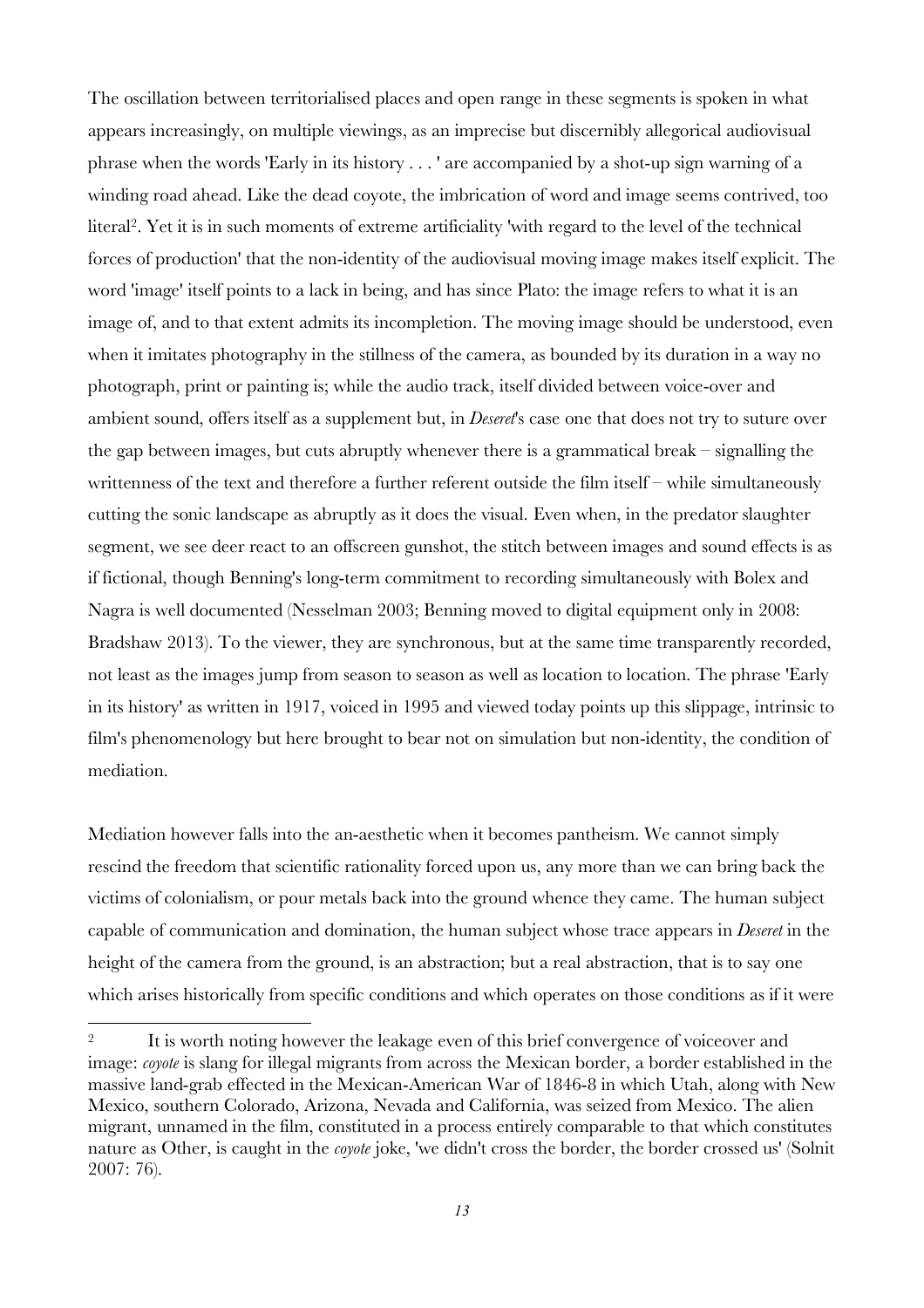a universally valid truth. In Marx, the classic example of the real abstraction is money, the universal equivalent; in cinema we might say that any given aspect ratio proposes itself as a universal, even though its universality is belied by its temporal coming into existence and, in certain instances like European wide-screen, its geographical boundaries. Thus too the subjectivity enounced by Benning's film distinguishes itself from other modes of subject: the author as autonomous agent or the authorial corporation (as Marvel Studios are the meganarrator of Marvel franchise films). What is left is not the missing Absolute Subject dismissed by Althusser but its shadow, the spectating subject who takes on the role of subject of history as a persona because without that subjectivity, however illusory and ephemeral, there is no possibility of acting, no chance of fulfilling the curtailed destinies of the unmourned. In full knowledge that we are enmeshed in a planetary ecology implicating human and non-human agents in one another's worlds, and at the same time acknowledging our alienation from them as the heirs of European Enlightenment, we confront ourselves as radically incomplete.

It is exactly this incompletion that enables the act of taking responsibility for the past as its presents itself to us in the landscape; and that likewise drives us to action when it does not encourage us to withdraw from selfhood in favour either of a depoliticised environmentalism slumping into the indifference of primal mediation, or of a depoliticised formalism premised on the indifferent differences of objective rationality. In the 1984 essay, Willemen argued (citing Régis Debray)

> As far as class positions are concerned, artists must be seen as middle-class intellectuals, and the divergence between avant garde and modernism as opposing tendencies within the middle-class intelligentsia, each tendency engaging in a politics for social change. One, as its name indicates, is a politics of modernisation, i.e. a bringing up to date of values and procedures in order to establish, maintain or preserve a bourgeois hegemony. The other is a politics of negation and transformation aligned with a process of change in a socialist direction, i.e. transformation instead of modernisation (Willemen 1984: 58).

To bring Willemen's arguments into the 2010s we would have to say: Film betrays itself when it seeks the autonomy of art: betrays its formal dependence on referents beyond itself and its material dependence on oil, metals and energy. Film matters only because it is matter; only because it is matter can it mediate between fallen nature and fallen humanity. Only because it mediates can it take up the broken past and carry it into the future where alone its multiple failures to exist can be remade. This is only one of many reasons why a film studies without a political aesthetics is empty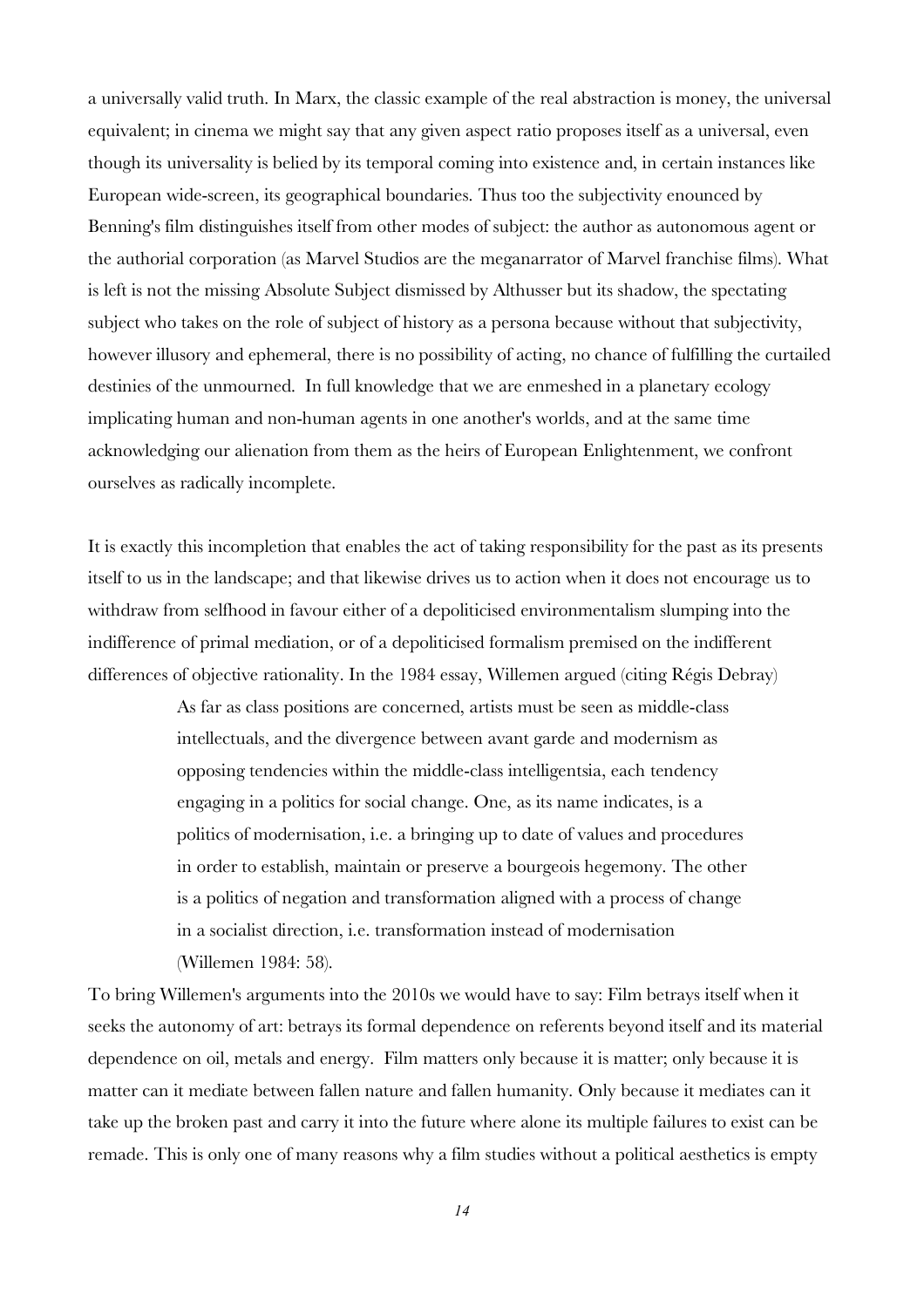formalism. The eco-critical agenda takes its place alongside feminist and decolonising critiques against the original sin that divided human from natural and so reduced them both. Its product is the proposition that for the terminally incomplete subject there can never be an 'I' that can truly occupy the position of subject of history, only a 'we', a 'we' which is always to be constructed, and in which we can dimly discern a polity in which the non-human is an active agent of historical change.

*An earlier version of this paper was given at the Screen Conference, University of Glasgow, 27-9 June 2014*

## *REFERENCES*

- *Deseret.* James Benning, 1995, 78 mins. Distributed on DVD with *Four Corners* ( James Benning, 1997, 96 mins) by Film & Kunst Gmbh in Zusammenarbeit mit dem Österreichischen Filmmuseum (Wien).
- Adorno, Theodor W (1997). *Aesthetic Theory.* Ed Gretel Adorno and Rolf Tiedemann, Trans Robert Hullot-Kentor. London: Athlone Press.
- Althusser, Louis (1971). 'Lenin before Hegel'. *Lenin and Philosophy and Other Essays*, trans Ben Brewster. New York: Monthly Review Press.
- Beck, Ulrich (1995). *Ecological Politics in an Age of Risk.* Trans Amos Weisz. Cambridge: Polity.
- Beller, Jonathan (2006). *The Cinematic Mode of Production: Attention Economy and the Society of the Spectacle.* Lebanon NH: Dartmouth College Press / University Press of New England.
- Benjamin, Walter (2003), 'On the Concept of History' in *Selected Writings, vol 4, 1938-1940*. Ed Howard Eiland and Michael W Jennings, Cambridge MA.: Bellknap Press/Harvard University Press. 389-400.
- Biro, Andrew (ed) (2011). *Critical Ecologies: The Frankfurt School and Contemporary Environmental Crises*. Toronto: University of Toronto Press.
- Bradshaw, Nick (2013). 'The *Sight and Sound* Interview: James Benning'. *Sight and Sound*. October. http://www.bfi.org.uk/news-opinion/sight-sound-magazine/interviews/sight-soundinterview-james-benning
- Comolli, Jean-Louis and Pierre Narboni (1971), 'Cinema/ Ideology/ Criticism', trans Susan Bennett. *Screen* Vol 12 No 1 Spring: 27-36.
- Cook, Deborah (2011). *Adorno on Nature.* Durham: Acumen.
- Freud, Sigmund (1984). 'Mourning and Melancholia'. *On Metapsychology: The Theory of Psychoanalysis (Pelican Freud Library 11)*. Trans James Strachey, ed Angela Richards. Harmondsworth: Pelican. 251-68.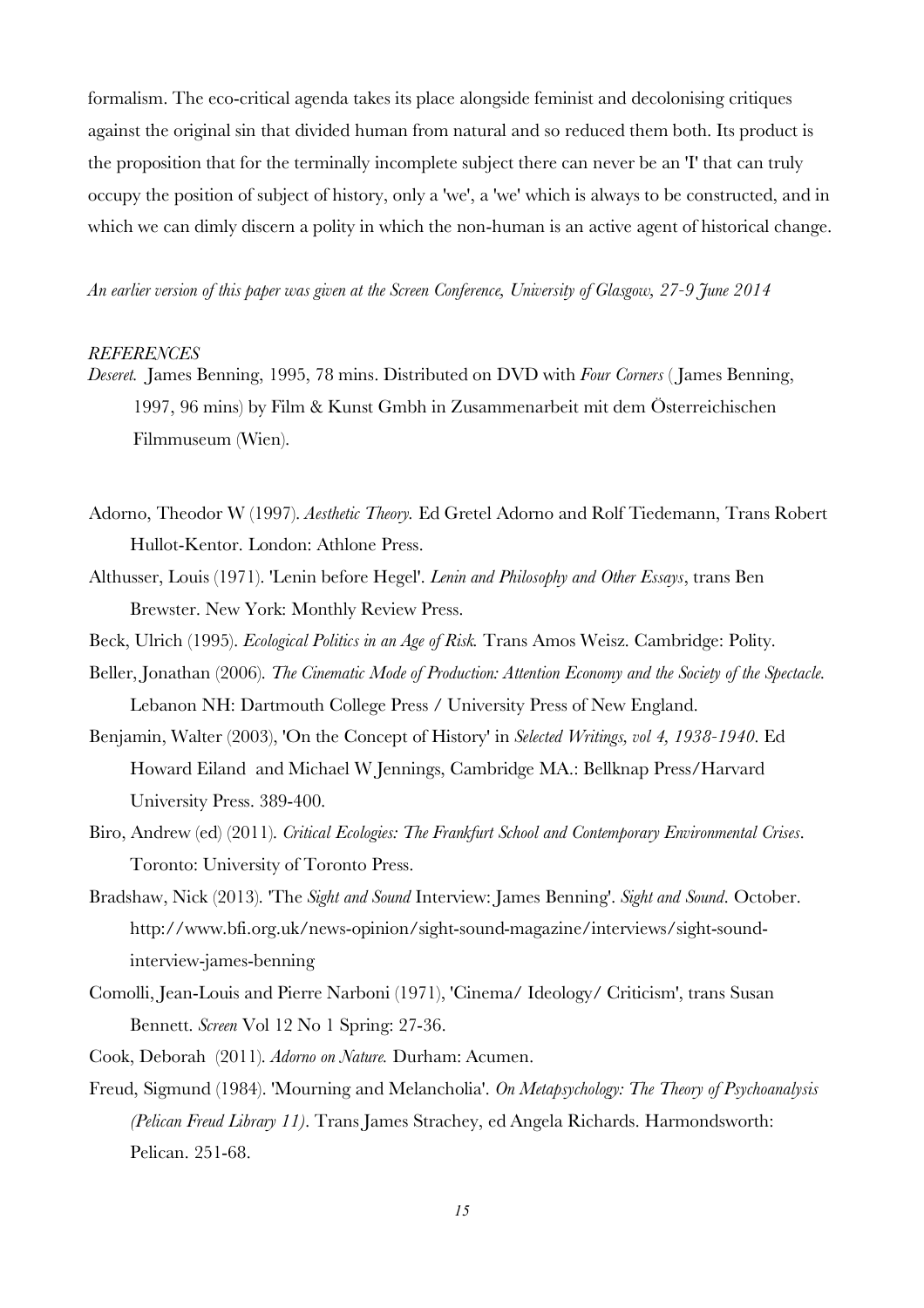- Gaudreault, André and François Jost (1999) 'Enunciation and Narration'. Toby Miller and Robert Stam (eds) *A Companion to Film Theory.* Oxford: Blackwell. 45-63.
- Greer, Germaine (2013). White Beech, The Rainforest Years. London: Bloomsbury.
- Heise, Ursula K (2008). *Sense of Place and Sense of Planet: The Environmental Imagination of the Global.* Oxford: Oxford University Press.
- Hunt, Lynn (2008). *Inventing Human Rights: A History.* New York: Norton.
- Ivakhiv, Adrian (2011), The Anthrobiogeomorphic Machine: Stalking the Zone of Cinema, *Film Philosophy* 15(1), http://www.film-philosophy.com/index.php/f-p/issue/view/21
- Luke, Timothy W (1997). *Ecocritique: Contesting the Politics of Nature, Economy and Culture.* Minneapolis: University of Minnesota Press.
- MacDonald, Scott (2001). *The Garden in the Machine: A Field Guide to Independent Films About Place*. Berkeley: University of California Press.
- MacDonald, Scott (2013). 'The Ecocinema Experience'. Stephen Rust, Salma Monani and Sean Cubitt (eds). *Ecocinema Theory and Practice*. New York: American Film Institute/Routledge. 17- 42.
- Mladek, Klaus and George Edmondson (2009). 'A Politics of Melancholia'. Clausten Strathausen (ed). *A Leftist Ontology: Beyond Relativism and Identity Politics*. Minneapolis: University of Minnesota Press. 208-234.
- Morton, Timothy (2007). *Ecology without Nature: Rethinking Environmental Aesthetics.* Cambridge MA: Harvard University Press.
- Nelson, Eric S (2011). 'Revisiting the Dialectic of Environment: Nature as Ideology and Ethics in Adorno and the Frankfurt School'. *Telos* 2011(155). 105-126
- Nesselson, Lisa (2003). Review: 'James Benning Circling the Image'. *Variety* December 17. http://variety.com/2003/film/reviews/james-benning-circling-the-image-1200537360/
- Robins, Nicholas A. (2011). *Mercury, Mining, and Empire: The Human and Ecological Costs of Colonial Silver Mining in the Andes*. Bloomington: Indiana University Press
- Rust, Stephen and Salma Monani (2013). 'Introduction: Cuts to Dissolves—Defining and Situating Ecocinema Studies'. Stephen Rust, Salma Monani and Sean Cubitt (eds). *Ecocinema Theory and Practice*. New York: American Film Institute/Routledge. 1-13.
- Solnit, Rebecca (2007). *Storming the Gates of Paradise: Landscapes for Politics*. Berkeley: University of California Press.
- Wark, Mckenzie (2015). *Molecular Red: Theory for the Anthropocene*. London: Verso.
- Warnke, Martin (1994). *Political Landscape: The Art History of Nature*, trans David McClintock. London: Reaktion Books.